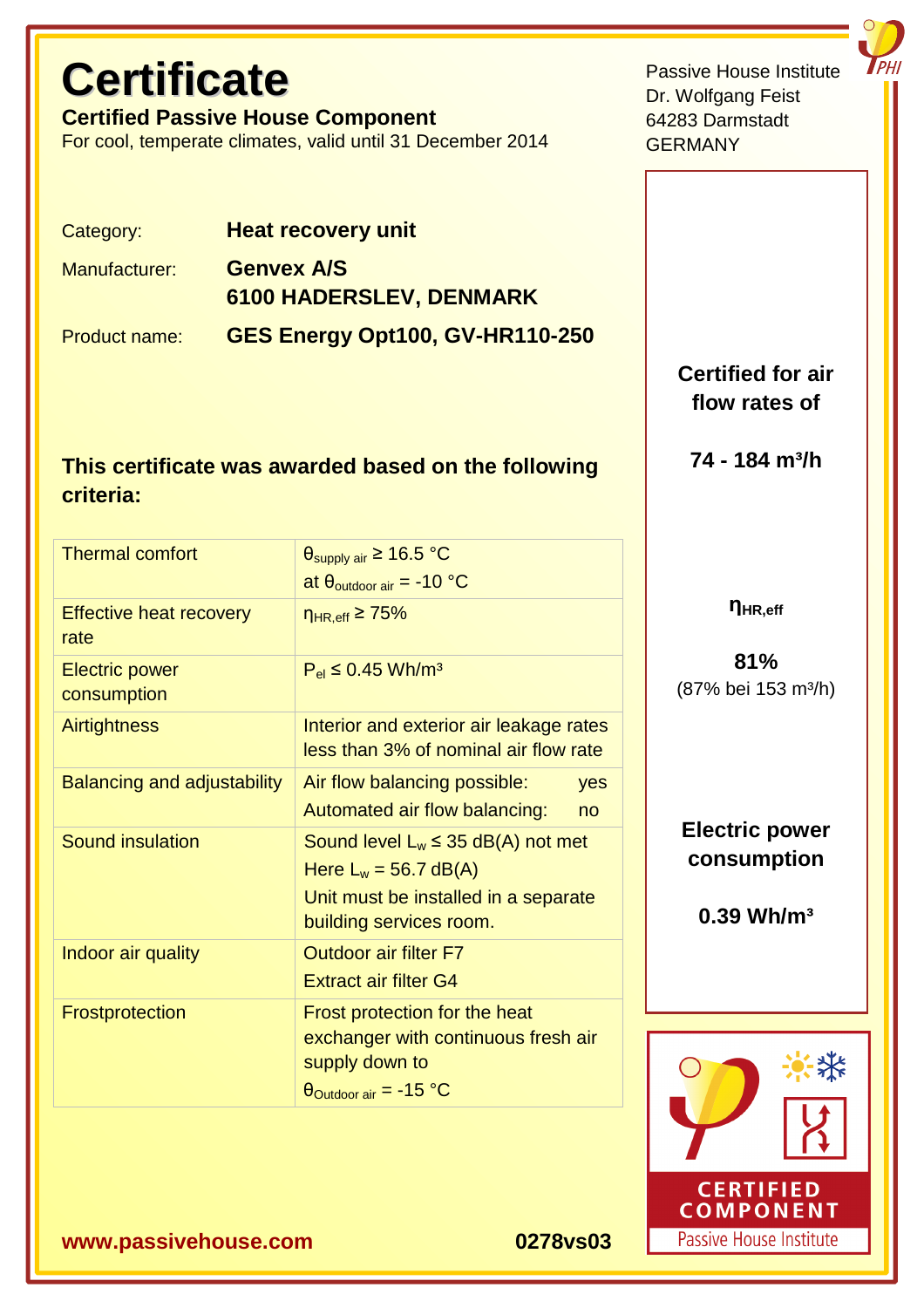# **Appendix to the Certificate** Genvex A/S, GES Energy Opt100, GV-HR110-250

**Manufacturer:** Genvex A/S Sverigesvej 6, 6100 HADERSLEV, DENMARK Tel: 0045/73532734 E-Mail: cvi@genvex.dk, www.genvex.dk

# **Passive House comfort criterion**

A minimum supply air temperature of 16.5 °C is maintained at an external air temperature of -10 °C.

#### **Efficiency criterion (heat recovery efficiency)**

The effective dry heat recovery efficiency is measured at the test facility using balanced mass flows on the external air/extract air side. The boundary conditions for the measurement should be taken from the documents relating to the testing procedure.

$$
\eta_{HR,eff} = \frac{(\partial_{ETA}^2 - \partial_{EHA}) + \frac{P_{el}}{\dot{m} \cdot c_p}}{(\partial_{ETA}^2 - \partial_{ODA})}
$$

The (dry) ventilation heating load (the house is the system boundary) can be calculated using η<sub>HR,eff</sub> based on the formula V<sub>supply air</sub>\*(1- η<sub>HR,eff</sub>)\*0.34\*∆θ (multiplied by the infiltration rate). The rates of heat recovery are usually greater if condensation occurs in the heat exchanger. Initially, this will not be taken into account on purpose. For this device:

# η**HR,eff = 81 %**

 $(n_{WRG,t,eff} = 87\% \text{ bei } 153 \text{ m}^3/\text{h})$ 

#### **Efficiency criterion (power consumption)**

The overall electrical power consumption of the device including that for regulation, but without that for the frost protection heating, is tested at the test facility at an external pressure of 100Pa (50Pa for each of the pressure/intake sides).

For this device: **0.39 Wh/m³** 

#### **Air tightness and insulation**

Before starting the thermodynamic test in accordance with the DIBt guidelines, the air tightness test should be carried out for under pressure as well as for over pressure. The leakage air flows must not be greater than 3 % of the average air flow volume of the operating range of the ventilation device.

The following result was obtained for the device being tested according to DIBt guidelines:

#### **Internal leakage: 1.87 %**

### **External leakage: 1.48 %**

This ventilation unit meets the airtightness requirements.

# **WWW.passivehouse.com Passive House Institute Page 1/3**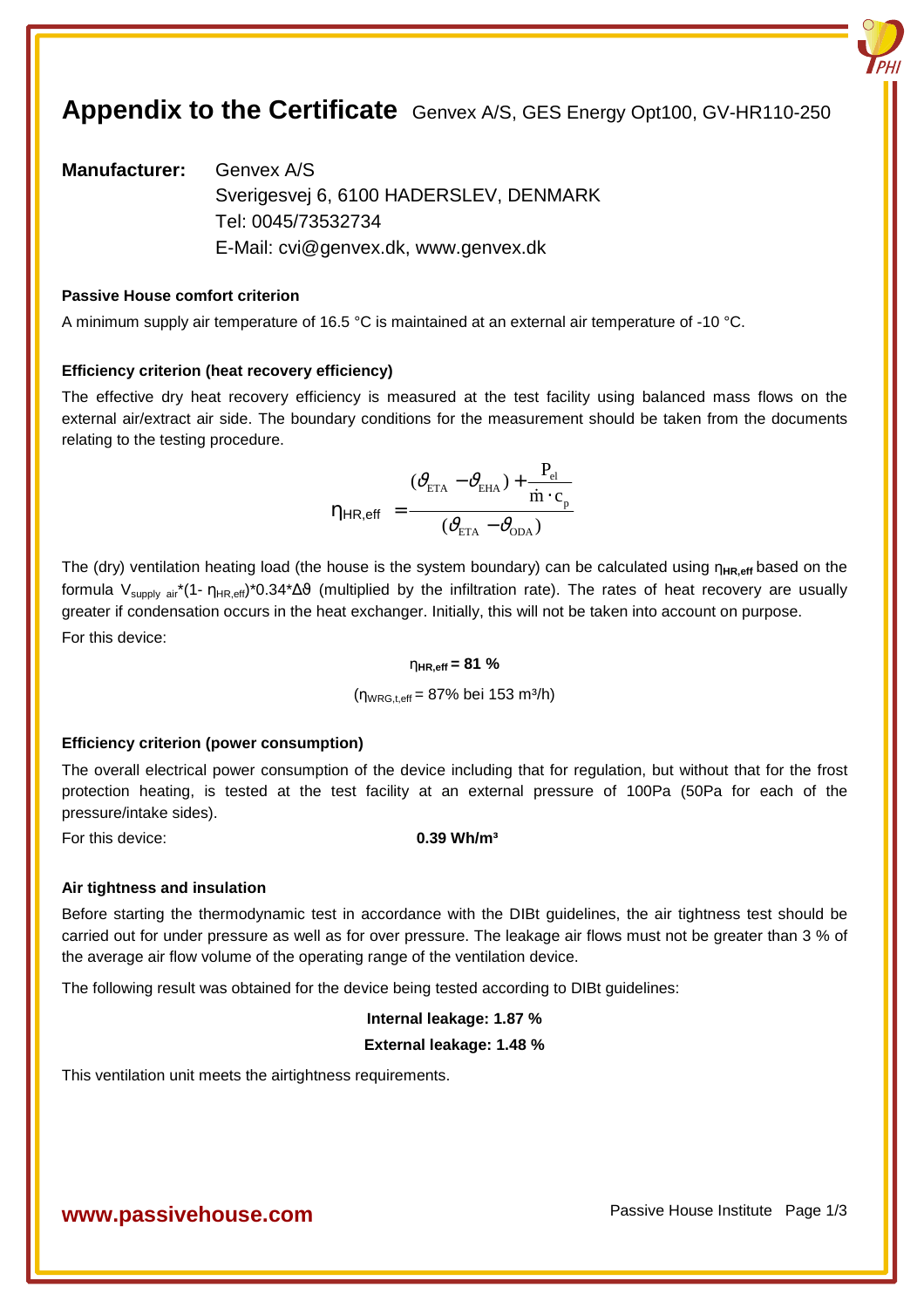# **Appendix to the Certificate** Genvex A/S, GES Energy Opt100, GV-HR110-250

# **Adjustability**

It must be possible to adjust the balance between the exhaust air flow rate and the outdoor air flow rate for all units.

- This unit is certified for air flow rates of **74 184 m³/h**
- Balancing the air flow rates of the unit is possible
- The users should have at least have following possibilities for adjustment:
	- $\checkmark$  Switching the system on and off
	- $\checkmark$  Synchronized adjustment of the supply air and extract air flow to basic ventilation (= 70-80 %), standard ventilation (= 100 %) and increased ventilation (= 130 %) with clear readability of the set status.
	- $\checkmark$  Depending on the demand, the user can choose between 4 operating levels that can be set manually at the control unit of the operating element.
- The device being tested here has a standby power consumption of **1.0 W** and therefore complies with the target value of 1 W.
- After a power failure the device automatically continues to operate in the mode that was set before the power failure.

### **Acoustical testing**

In order to restrict the sound pressure level in the installation room, the sound power level should be restricted to 35 dB(A). With an equivalent room absorption area of 4 m² the amounts of sound power level and sound pressure level are nearly the same (the exact value of the sound pressure level in the specific installation room can be calculated with the help of the sound protection tool (download on www.passive.de )).

Installation instructions must be provided which describe how the sound level can be kept below 25 dB(A) in living areas and below 30dB(A) in functional areas. The following sound power levels have been determined at an air flow rate of **184 m³/h**:

| Sound level unit | Sound level ODA | Sound level SUP | Sound level ETA | Sound level EHA |
|------------------|-----------------|-----------------|-----------------|-----------------|
| [dB(A)]          | [dB(A)]         | [dB(A)]         | [dB(A)]         | [dB(A)]         |
| 56.7             | 55.0            | 61.1            | 51.4            | 64.1            |

- The sound level of the unit exceeds the limit value of 35 dB(A). Therefore the unit should be installed so that it is acoustically separated from living areas.
- Silencers are recommended by the manufacturer for complying with the required sound level in the supply air and extract air rooms. Detailed information about these can be found in the full report. Dimensioning of a suitable silencer is required for the specific project on the basis of the measured sound intensity level.

# **WWW.passivehouse.com Passive House Institute Page 2/3**